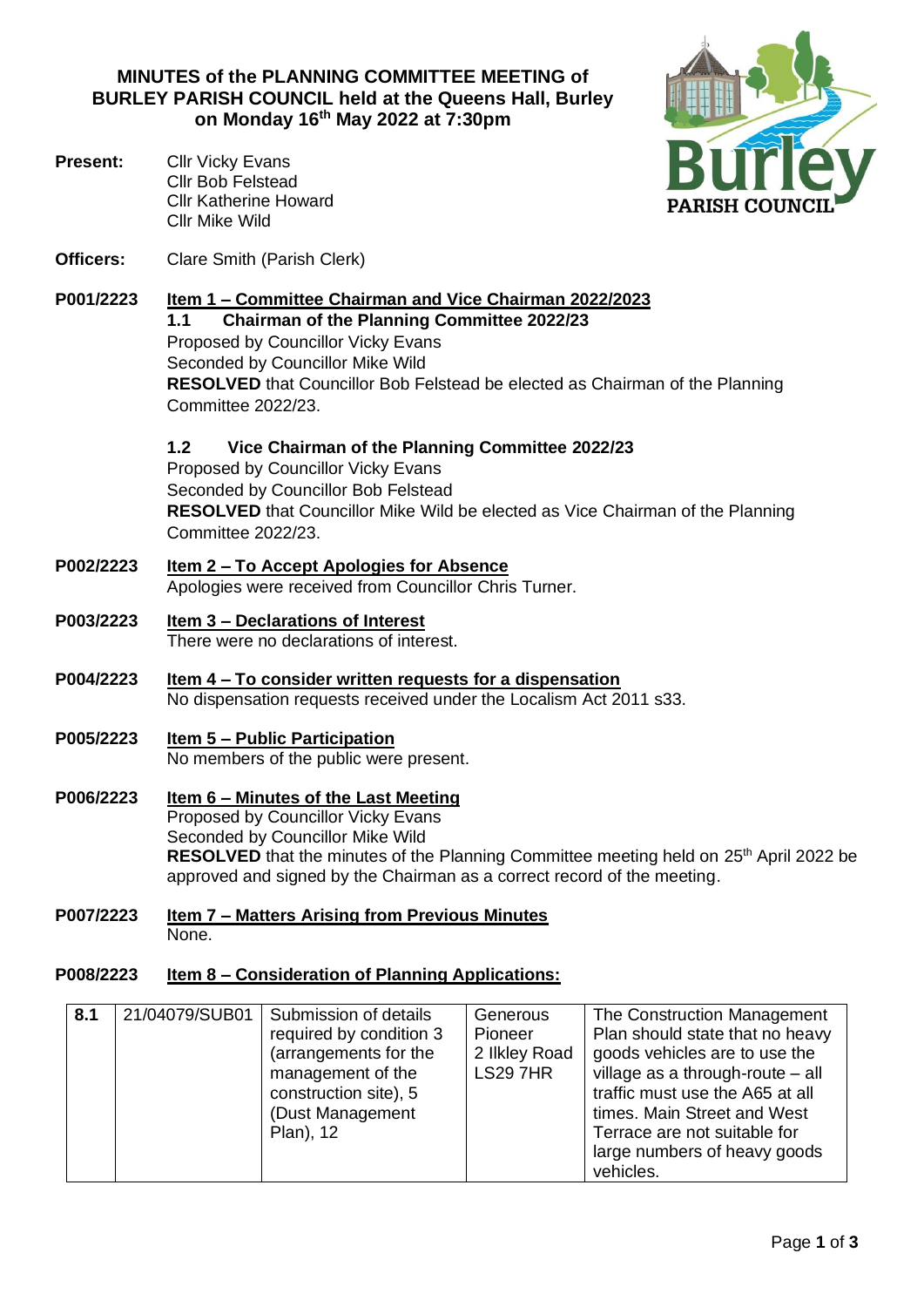|     |              | (Remediation Strategy)<br>and 22 (Tree protection<br>measures).                                                                                                                                                                                                                                                          |                                                      | The car park on Main Street is<br>not suitable for the use of<br>construction operatives. It is<br>constantly full due to the use by<br>local residents who do not have<br>off-street parking at their<br>properties on Main Street.<br>There is not enough parking<br>available for the use of<br>contractors visiting this<br>development. This area of the<br>village, in particular, has<br>significant parking issues and a<br>lack of parking provision.<br>Parking must be provided on<br>site and a hard standing should<br>be created for the use of<br>construction operatives prior to<br>any other construction taking<br>place. The Committee would<br>recommend approval once the<br>above issues have been<br>addressed. |  |
|-----|--------------|--------------------------------------------------------------------------------------------------------------------------------------------------------------------------------------------------------------------------------------------------------------------------------------------------------------------------|------------------------------------------------------|-----------------------------------------------------------------------------------------------------------------------------------------------------------------------------------------------------------------------------------------------------------------------------------------------------------------------------------------------------------------------------------------------------------------------------------------------------------------------------------------------------------------------------------------------------------------------------------------------------------------------------------------------------------------------------------------------------------------------------------------|--|
| 8.2 | 22/01866/HOU | Small modification to<br>front elevation of house.<br>Relocating front existing<br>door to existing store<br>room door location.<br>Addition of a window<br>where the front door<br>used to be located,<br>demolishing and making<br>good door and window                                                                | 19 Booth<br><b>Street LS29</b><br>7HY                | The Planning Committee<br>recommends approval of this<br>application.                                                                                                                                                                                                                                                                                                                                                                                                                                                                                                                                                                                                                                                                   |  |
| 8.3 | 22/01930/HOU | apertures as required.<br>Proposed new 2 storey<br>side/infill extension with<br>lift to create a new<br>accessible step free<br>access to the main<br>house. It is also<br>proposed to raise the<br>garage roof by 1m to<br>accommodate an<br>accessible bedroom and<br>bathroom/ensuite at<br>main ground floor level. | Scalebor<br>Park Farm<br>Moor Lane<br><b>LS297BL</b> | The Planning Committee<br>recommends approval of this<br>application.                                                                                                                                                                                                                                                                                                                                                                                                                                                                                                                                                                                                                                                                   |  |
| 8.4 | 22/01939/HOU | Double storey side and<br>rear extension                                                                                                                                                                                                                                                                                 | 30 Holme<br>Grove<br><b>LS29 7QB</b>                 | The Planning Committee<br>recommends approval of this<br>application.                                                                                                                                                                                                                                                                                                                                                                                                                                                                                                                                                                                                                                                                   |  |
| 8.5 | 22/02014/HOU | Single storey front and<br>side extension                                                                                                                                                                                                                                                                                | 5 Prospect<br>Road LS29<br>7PN                       | The Planning Committee<br>recommends approval of this<br>application.                                                                                                                                                                                                                                                                                                                                                                                                                                                                                                                                                                                                                                                                   |  |

# **P009/2223 Item 9 – Decisions made by Bradford MDC**

The Committee noted the following decisions made by Bradford MDC: